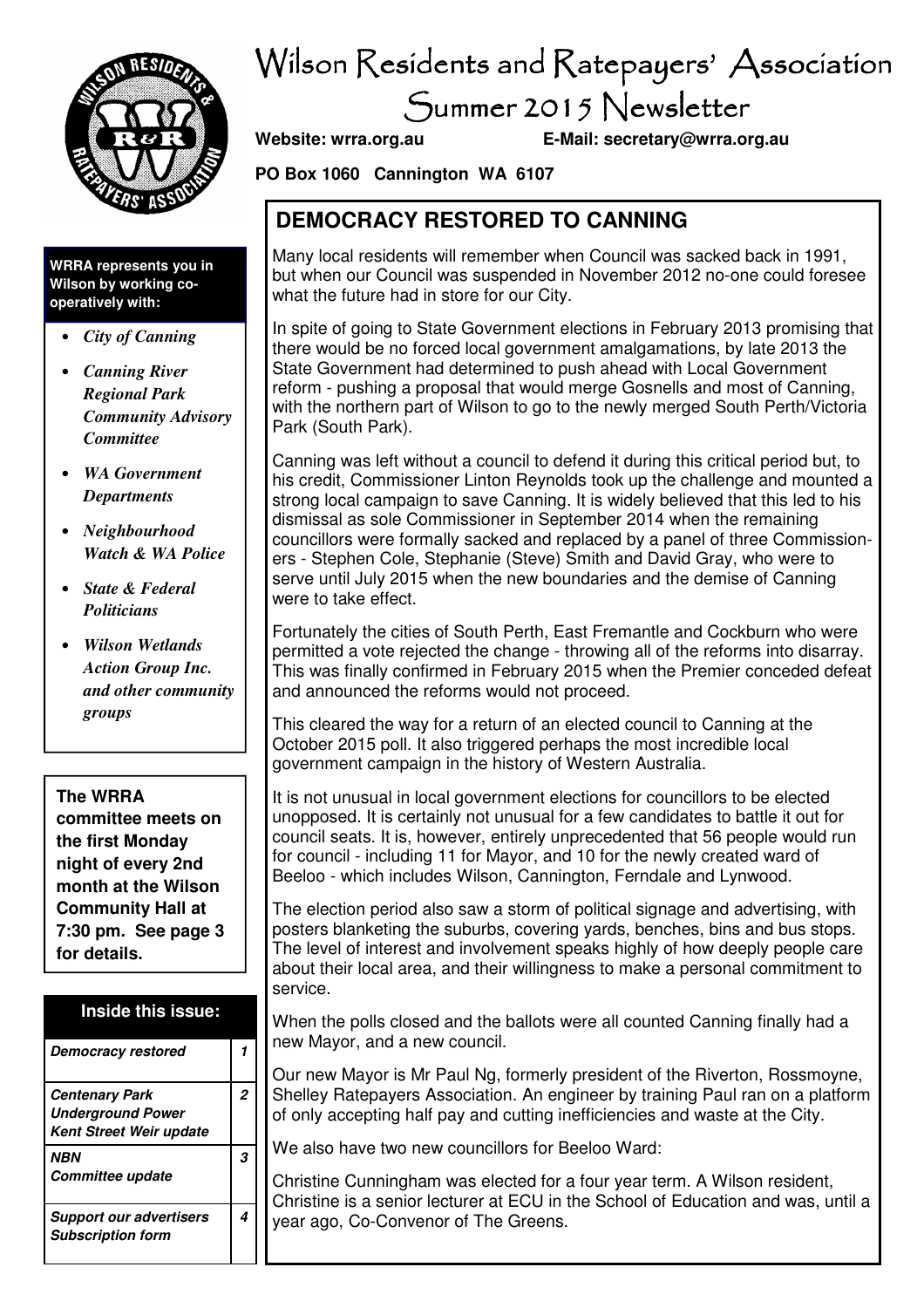### **Centenary Park Update**

The Wilson Residents and Ratepayers Association (WRRA) is committed to working with the City of Canning to finalise the **Centenary Park Master Plan**.

As an immediate priority, we are canvassing the City to commit to building a new dual use path from Centenary Avenue via Centenary Park West, over the next 2 years. This path would connect with the planned pathway which has already been approved by the City of South Perth on the river side of Cygnia Cove.

Representatives from WRRA recently met with Mr Troy Bozich from the City's Engineering Services, as well as representatives from the Christian Brothers, who are responsible for the development of Cygnia Cove. Both parties are keen to work together to complete this project as soon as possible, which is an encouraging development.

To avoid any further delays WRRA urges the City to start planning for the above-mentioned dual use path connection, as a precursor to finalising the Centenary Park Master Plan.

The City of Canning has also invited WRRA to comment on their new **Bike Network Plan**. WRRA strongly supports the City's plans to complete the missing links to the dual use path network from Riverton Bridge to Nicholson Road Bridge, along the eastern boundary of the Canning River Regional Park.

In saying this, all of the missing sections, including the above-mentioned link to Waterford, via to Centenary Park West, were included in the City's last major revision of the Bike Network, published in June 2002, hence we're keen to see progress!

### **Wilson East Underground Power**

It was unfortunate that, even though Wilson Residents and Ratepayers Association lobbied very hard on your behalf, the small remaining area of Wilson east (south of Fern Road) missed out on underground power in the previous rounds of installation.

However Western Power advise that if those residents who missed out, together with WRRA, still wish to pursue being connected to underground power, we should contact our local Councilors to request that the Canning City Council make a new application for the area to be considered in the next round of funding.

For those whose homes missed out previously, WRRA would welcome your feedback. If you would like this committee to pursue this important issue again on your behalf, please email us at secretary@wrra.org.au or drop us a line at PO Box 1060 Cannington 6107.

### **Kent Street Weir Concept Plan**

The City of Canning engaged consultants to prepare a concept plan for the management and development of the Kent Street recreation area earlier in the year.

Public comments came from all sectors of the community and the opportunity for input closed in October. The City of Canning will now review submissions and move to the next stage.

The main goals of the project include developing a plan that respects the conservation and cultural values of the local area, provides improved opportunities for people to use the area and is respectful of local residents.

Facilities under consideration are:

- 
- a boardwalk from the CREEC building to the river, \* extending the café,
- \* a dog exercise area,  $\ddot{\phantom{a}}$  an events area,
- \* basketball courts.
- \* a new playground, the state of the CREEC education building,
	-
	-

WRRA have been closely involved in the consultation process and have provided input to the City of Canning to ensure that this unique area is managed responsibly and appropriately. You can see the plans on the City of Canning website. If you have any comments please email us at secretary@wrra.org.au or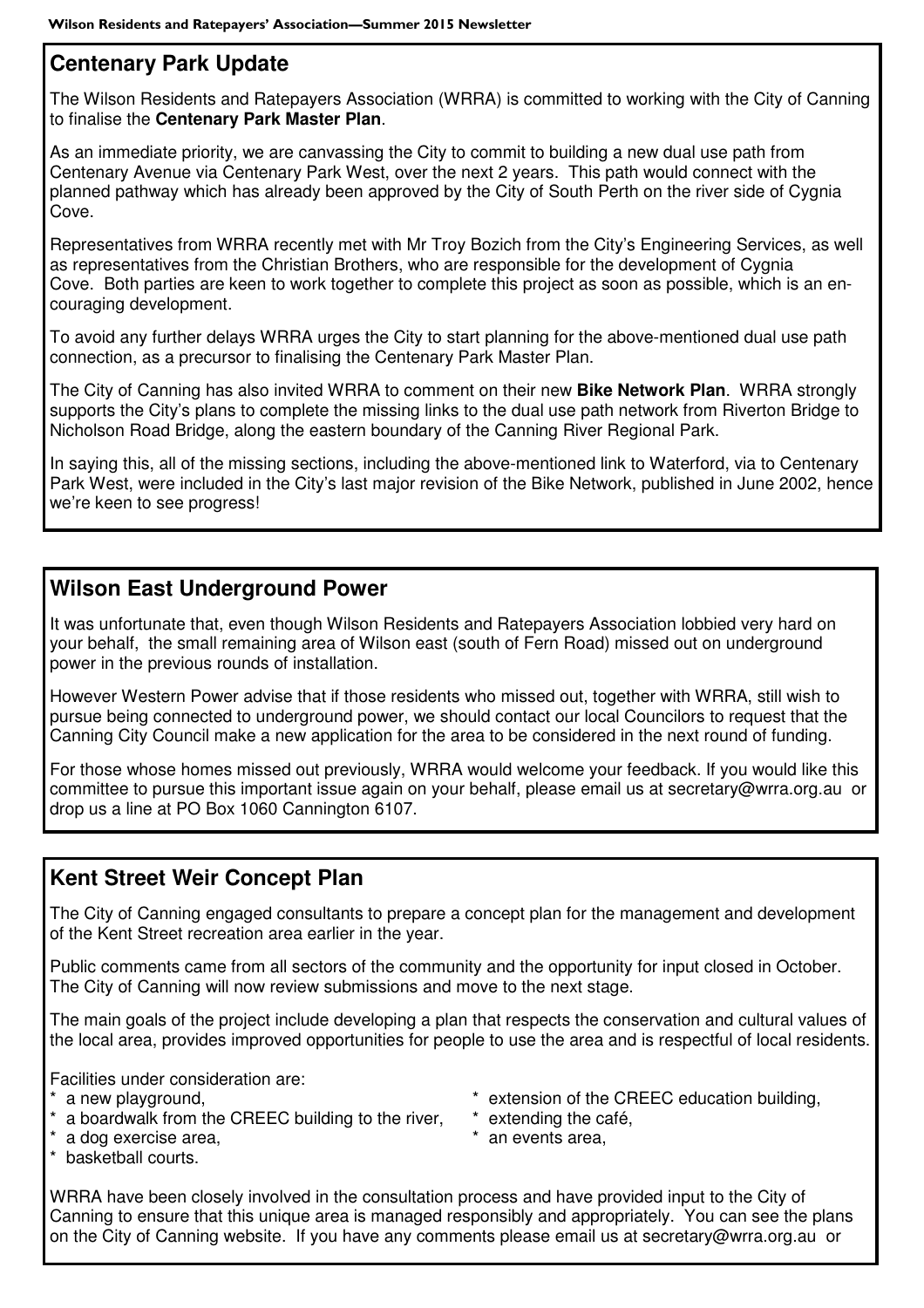### **National Broadband Network (NBN) Update**

 The build phase of the National Broadband Network (NBN) has finally commenced across vast sections of Wilson & East Cannington (as shown in the map below). The new service is due to be activated March 2016.



Planning has also commenced in the northern section of Wilson, however, no firm build dates have been published at this stage. WRRA will continue to monitor this situation and provide further updates to members and the community as this information becomes available.

This is a major development, which has been a long time coming, as many Wilson residents have been unable to

get ADSL Broadband Services, or have had to tolerate slower than usual speeds, over many years, due to inadequacies with the existing telecommunications infrastructure within our suburb.

Unfortunately we still facing a similar issue getting mobile phone coverage in some areas. This is an issue that WRRA will pursue in the future.

Refer to www.mynbn.info (and enter your address) for further details of the NBN Build Status.

### **Portfolio Positions**

In order to keep abreast of local issues and ensure updates at committee meetings, WRRA committee members are allocated the following portfolios;

- 
- 
- 
- Castledare \* Shelly Bridge Traffic \* NBN \* CRRP Committee
- \* Aircraft Noise \* Kent Street Weir \* Wilson Depot Issues \*Centenary Park
	-
- \* Brownlie Towers \* Underground Power \* City Centre Plan \* Wilson Wetlands

**Local School Citizenship Prizes** 

Wilson Residents and Ratepayers Association is proud to confirm its continued relationship with primary schools in the Wilson area.

In December 2015, Citizenship Prizes were presented to both Wilson Primary School and Rehoboth Christian College—Wilson Campus. These prizes are awarded to exceptional students

### **Meeting Dates 2016**

- Monday Feb 1
- Monday April 6
- Monday June 6
- ♦ **AGM—Wednesday July 20**
- Monday August 3

### **Can you help?**

Unfortunately a number of WRRA key committee positions (President, Vice President and Secretary) were not filled at the October AGM.

While this does not stop us doing our important work it adds extra pressure for the existing committee members who cover these roles and look after their various portfolios (see above).

Without a strong and active committee, WRRA will find it difficult to continue in its current form and after many successful years we are very keen to maintain our strong community voice. If you would like to be involved and possibly take on a larger role please contact us at secretary@wrra.org.au. Any offer of help,